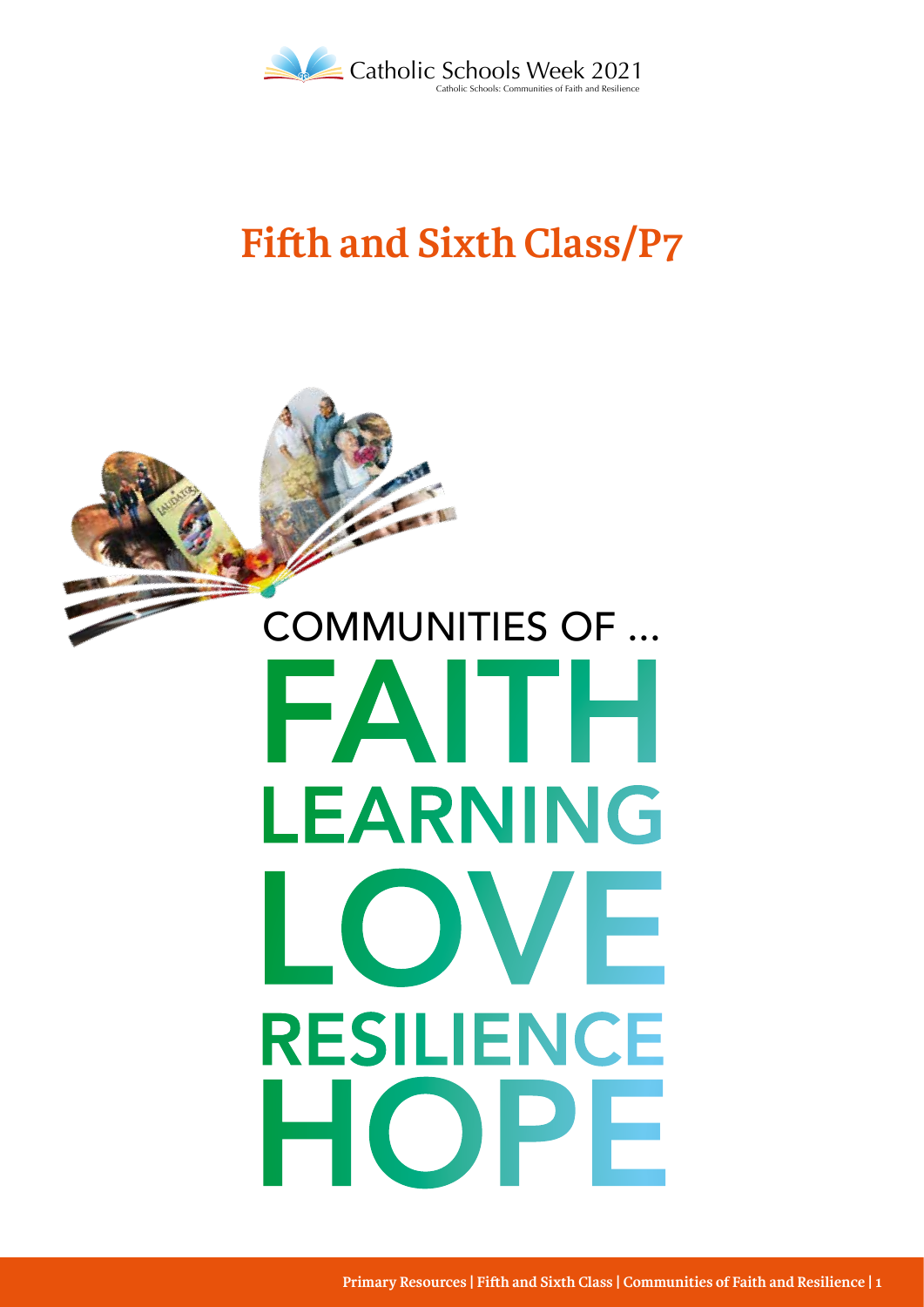

# **Fifth and Sixth Class: From the Curriculum – Level 4**

| God calls us and we are free to respond (vocation).                                             |
|-------------------------------------------------------------------------------------------------|
| Choices between right and wrong involve the<br>whole person - emotions, feelings and reasoning. |
|                                                                                                 |
| The values and teachings of Jesus can help us to                                                |
| Christians do good because it is right and out of                                               |
|                                                                                                 |
| Jesus teaches his followers to have respect,                                                    |
|                                                                                                 |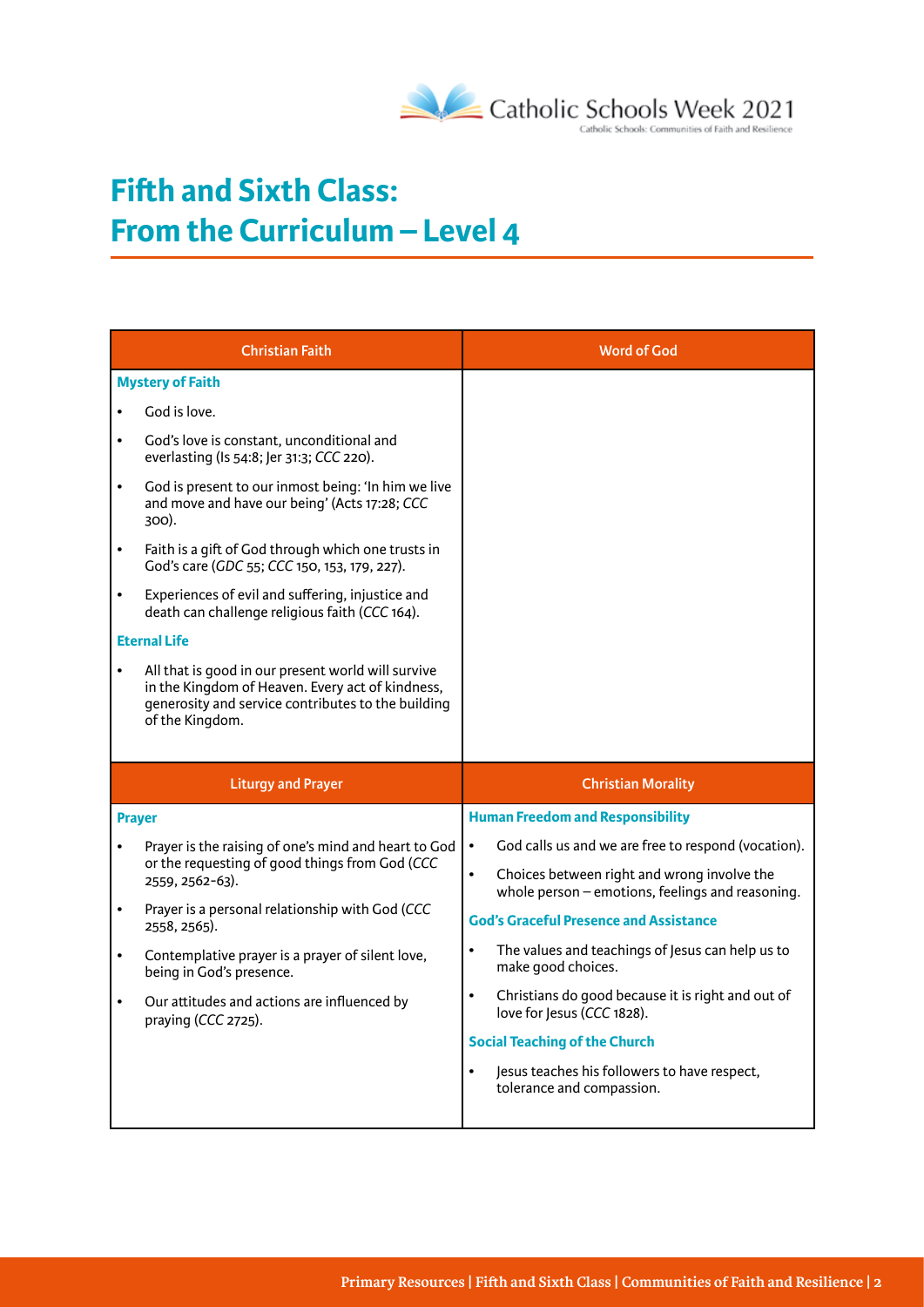

# **Monday – Catholic Schools: Communities of Faith**

#### **25 January 2021**

## 'And I tell you, ask, and it will be given to you; seek, and you will find; knock, and it will be opened to you' (Lk 11:9).

#### **Consider:**

- Faith has helped people in difficult times. Faith is a precious gift from God but it can only grow if we nourish it.
- Prayer is an expression of our faith. When I am stressed or worried I can pray to God. Through prayer we spend time with God and in doing so we deepen our relationship and come to realise that God is always with us.
- During this pandemic we were unable to go to God's house but despite this we could turn to God in prayer to ask for help to deal with this crisis.
- God is always listening.

#### **Explore:**

- Have you ever heard the phrase 'have a little faith'? What do you think is meant by this? How do we express our faith in God?
- Today we are going to think about how we deepen our faith through prayer. When do we pray? What do we pray for? How do we pray?
- There are many different ways to pray: I can use my voice to pray. We can pray together as a class or at Mass.
- I can pray in silence and reflect. By sitting in silence we are opening our minds up to what God may be trying to say to you. This type of prayer is sometimes called Christian meditation.
- When we are troubled or concerned our thoughts can feel like they are racing through our heads. At times like this we can turn to God and through prayer we can find comfort and strength.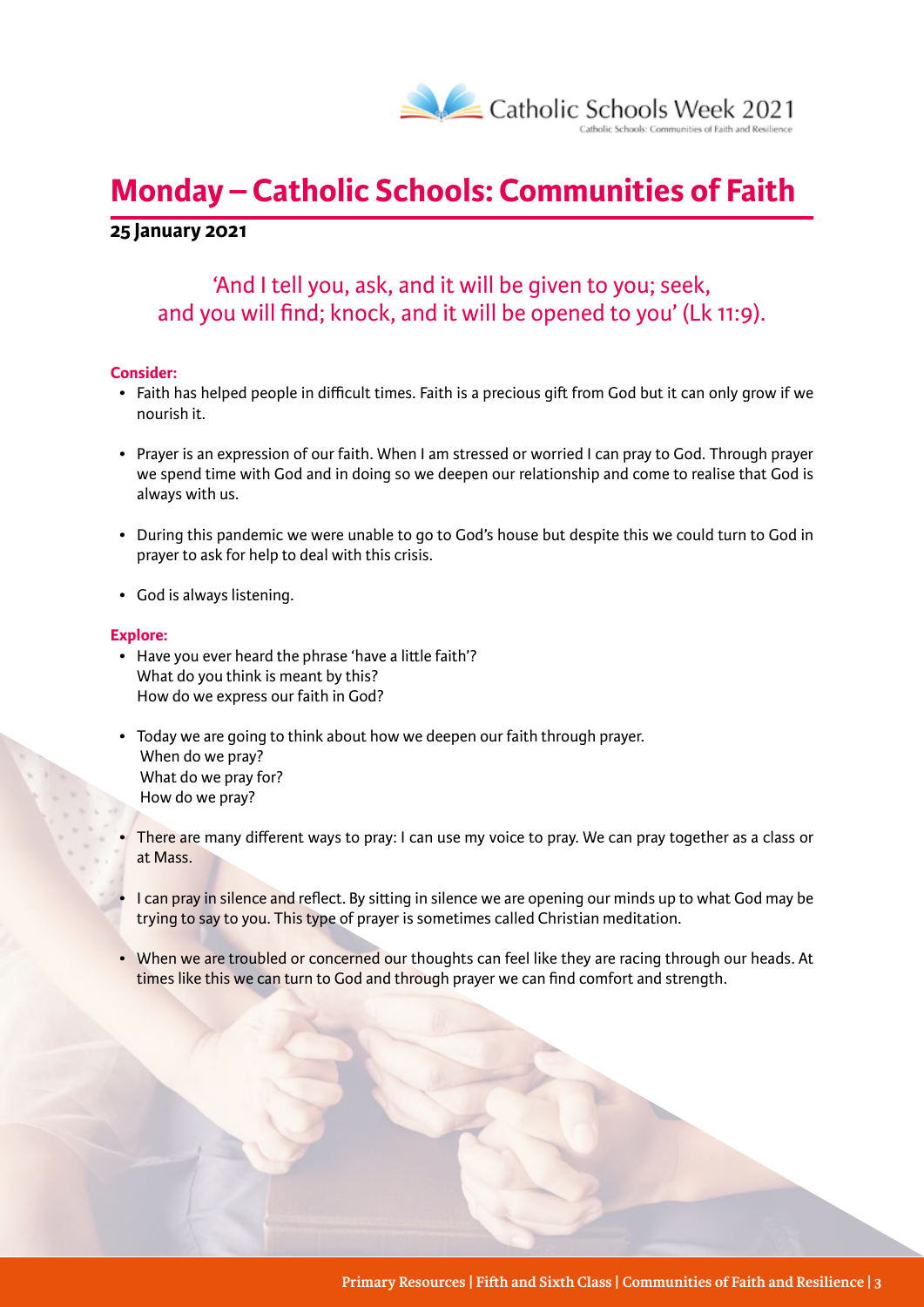

#### **Activity:**

In our activity today we are going to explore a form of prayer called Taizé prayer. Before we start we need to make a glitter jar.

You will need: 1 small clear jar **Water** Glitter

Fill the jar with water until it is almost full. Add a small amount of glitter to the water. Put the lid back on and make sure it doesn't leak.

When it is time to pray shake the jar and then place it on the table in front of you.

When we are worried our thoughts can be like the glitter in the jar after we shake it, racing around and all mixed up.

When we feel like this we can turn to God in prayer.

First of all we will still our bodies.

Settle into your seat and place both feet on the ground and your hands on your knees or on the table in front of you.

Take a deep breath.

Now we will try and still our minds.

Close your eyes. It is hard to stop thoughts popping into our heads.

They are like the glitter in the jar floating around.

To help still our minds we are going to give it something to focus on.

Today we are going to use a phrase to remind us that God is with us.

The phrase is: 'O Lord, hear my prayer.' Invite the class to repeat the phrase together. Continue to repeat the phrase a number of times slowly and gently. Allow the class to sit quietly for a while repeating the phrase. You may wish to play some gentle instrumental music in the background during this exercise.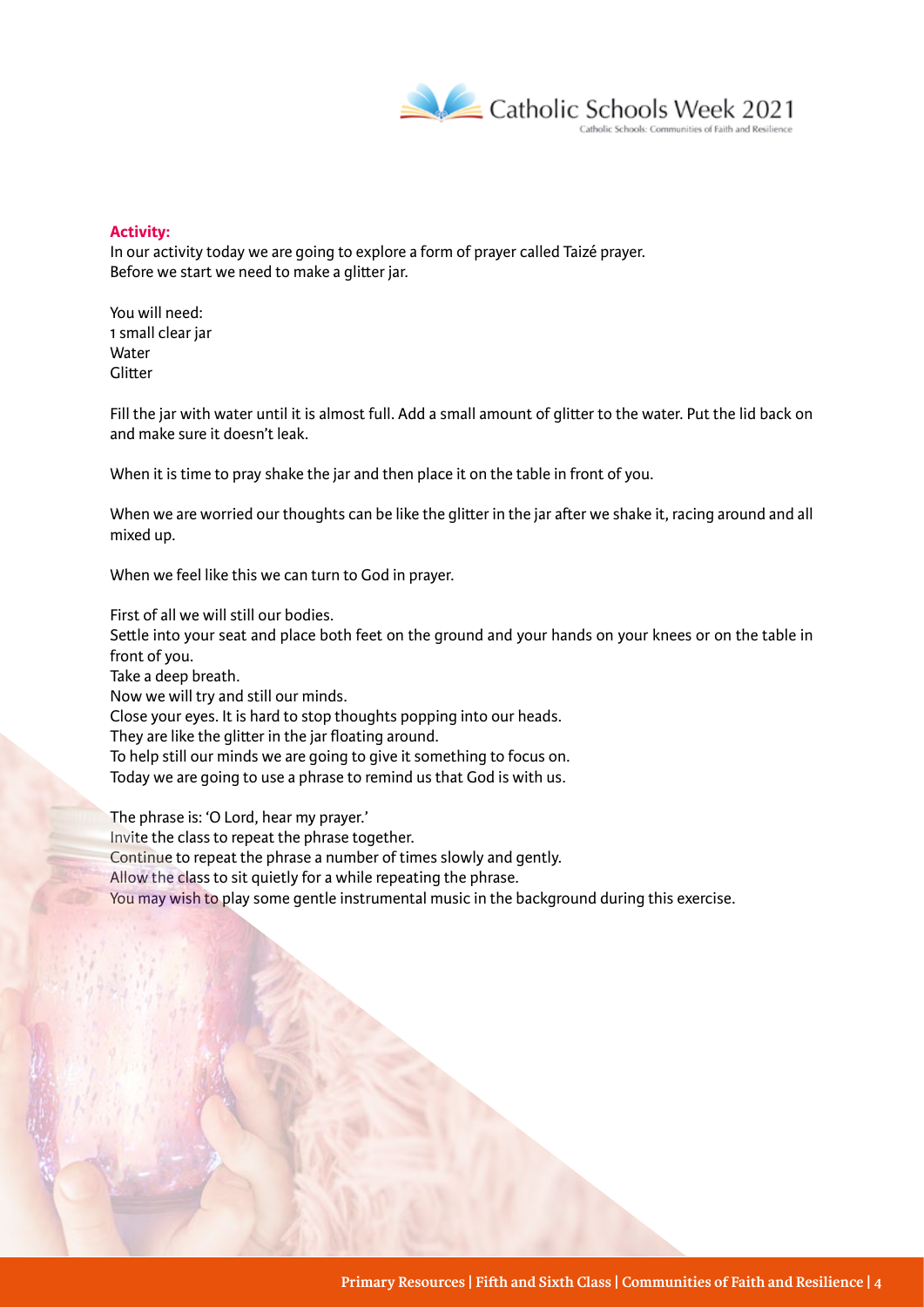

# **Tuesday – Catholic Schools: Communities of Learning**

#### **26 January 2021**

'Make me to know your ways, Lord, teach me your paths' (Ps 25:4).

#### **Consider:**

- Catholic schools are communities of learning. We learn together every day.
- As Catholic schools we learn from the example of others.
- Through history we witness time and time again people who put their trust in God in difficult situations and set about living their life in witness to God's love. We can learn from their example and go out into our communities and bear witness to the love of God in our own actions and deeds.

#### **Explore:**

- During this pandemic, again and again, we witnessed acts of kindness and hope in our communities of faith and resilience. In the face of fear and suffering, people in our communities, and indeed all over the world, were called to help others and in doing so bear witness to their faith on a daily basis.
- During this pandemic we saw many examples of where everyday people were called to help others, even if it put their own wellbeing at risk.
- Discuss with the class examples of people who helped others, e.g. doctors, nurses, hospital cleaning staff, other workers in hospitals, care-workers, delivery people, etc.
- People are often called to respond to God's call and through his love are inspired to go out into the community and help others. The story of Maximilian Kolbe is an example of someone who responded to God's call to help another person in their time of need. His faith and hope in God moved him to take the place of another in order that he would live. Through his story we learn about how God's love gives us strength to show his love to others in their time of need.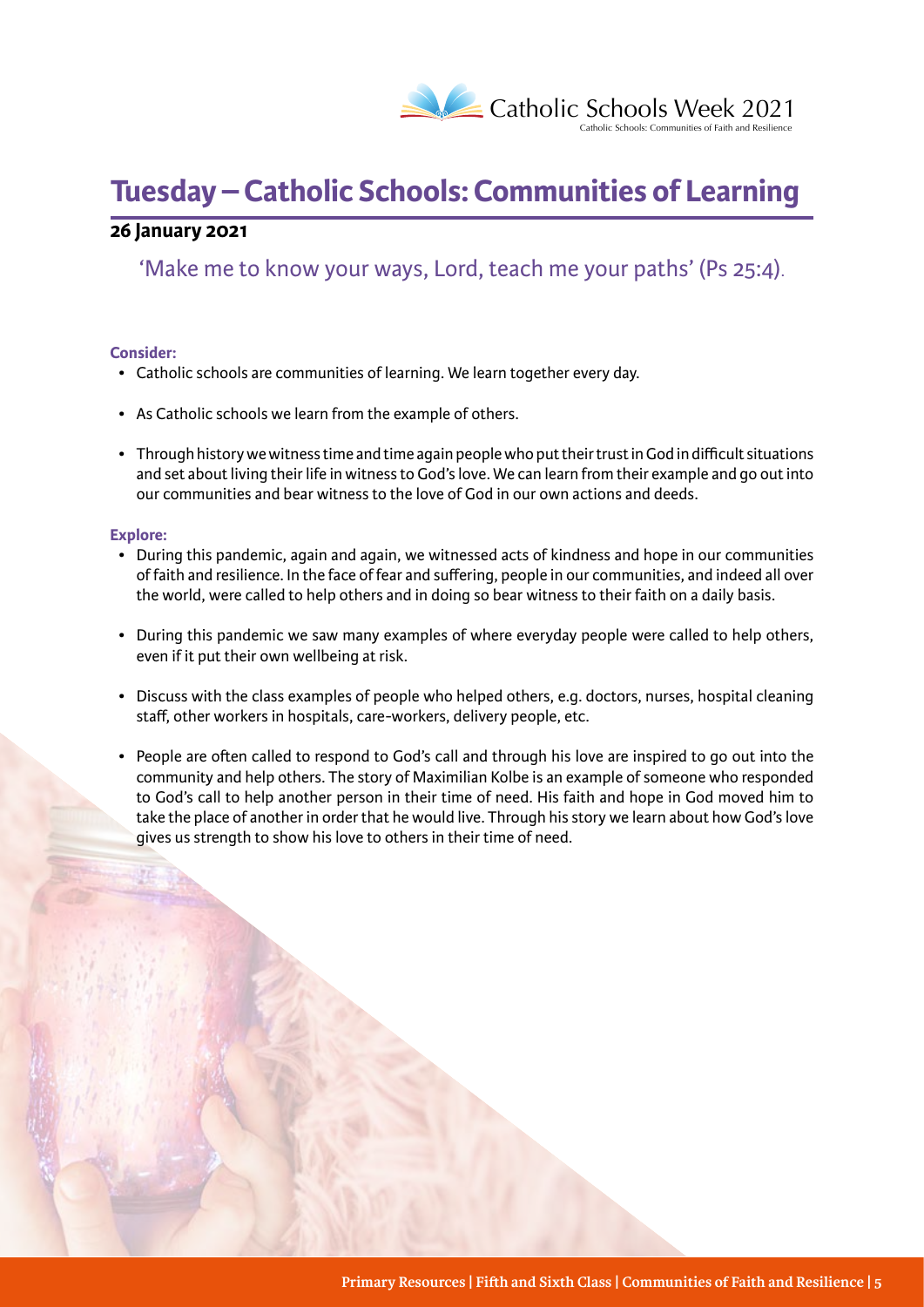

**Activity 1:** Read the following story to the class:

> In history, one man who was called to witness the love of Jesus through how he lived his own life was the Polish priest Maximilian Kolbe. During World War II, two years after Hitler's armies had marched into Poland, Father Kolbe was caught by the Nazis for trying to help Jewish people and, along with 320 others, was imprisoned in Auschwitz, the gruesome concentration camp. His number was 16670 and he was held in cell-block fourteen. While there, he was treated very badly but he never complained. Other prisoners reported that he remained selfless, often sharing his meagre rations with others.

> On the night of 14 July 1941, a prisoner escaped. To get revenge, the prison guards came around the cells and randomly picked out ten prisoners who were to be slowly starved to death. A man standing beside Father Kolbe, named Francis was one of the ten picked for execution.

> When his name was called out, Francis broke down under the stress and fell to the ground crying out in fear for how his wife and children would be able to survive without him. Father Kolbe was moved to hear that Francis was a married man with children and so without hesitation he stepped forward and asked to take his place. The commandant agreed and took Father Kolbe away with the other nine unfortunate prisoners. They were injected with acid and all ten men died. Father Kolbe died to save the life of another man. Father Kolbe responded to the call to help another. In the face of suffering his faith and hope in God's love inspired him to make a very difficult choice. He made the ultimate sacrifice in order to help another person.

> During the pandemic many people were faced with difficult choices, especially those who risked their lives to care for others.

#### **Activity 2:**

Write a thank you prayer for those who made sacrifices to help others during this pandemic.

Prayer starters ...

**Lord Jesus, I pray for ... Jesus, I ask that you ... Please bless ... God, thank you for ...**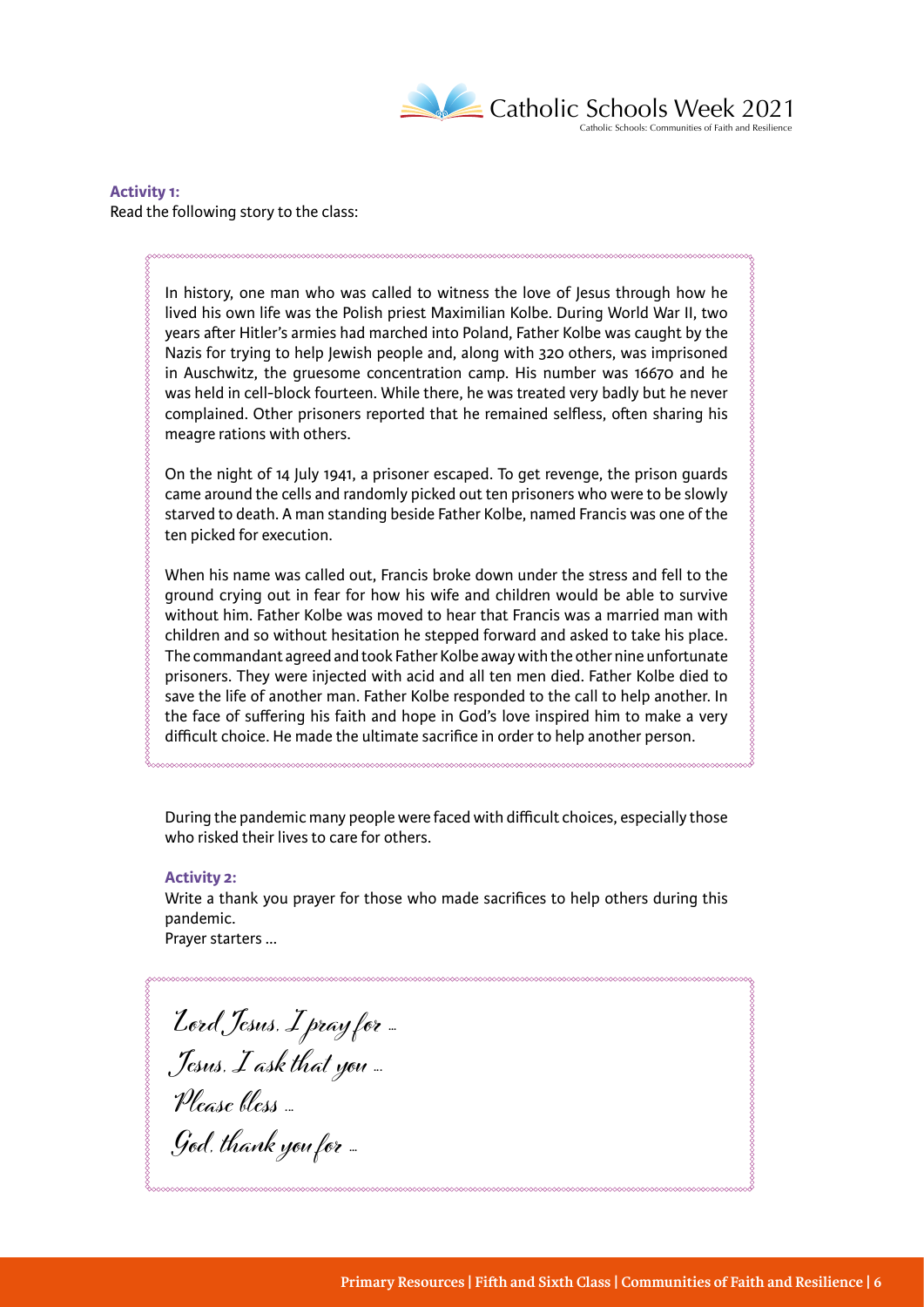

# **Wednesday – Catholic Schools: Communities of Love**

#### **27 January 2021**

## Grandparents Day - Love is intergenerational

### 'And now these three remain: faith, hope and love. But the greatest of these is love' (1 Cor 13:13).

#### **Consider:**

- During Catholic Schools Week each year, schools celebrate the important role played by grandparents in passing on the faith.
- This intergenerational love is to be celebrated and cherished, especially this year, where so many children were separated from their grandparents who may have been cocooning.
- As this pandemic continues to affect our lives it is possible that grandparents may not be able to visit our schools as normal. It is more important than ever, however, to continue to show our grandparents our gratitude and celebrate all that they do for us.



#### **Explore:**

- Our grandparents love us unconditionally just as God loves us unconditionally. They show this love in many ways. One of the most important ways is by showing us how they know God and how important God is in their lives.
- Encourage the children in your class to write a letter to their grandparents to remind them of how much they are loved. (This could also be done for a grandparent who has passed away.)
- If the school is unable to host the annual Grandparents day celebration in school then 3rd to 6th class may wish to work on individual mini-projects about their grandparents.
- The following questions could be used to interview grandparents and the answers recorded in written form. Each child could compile their answers and decorate their work to create a display for the classroom or common areas in the school.
- Recall one special memory you have of a time you spent with your grandparent. Write a short prayer of thanks to God for giving you such special grandparents.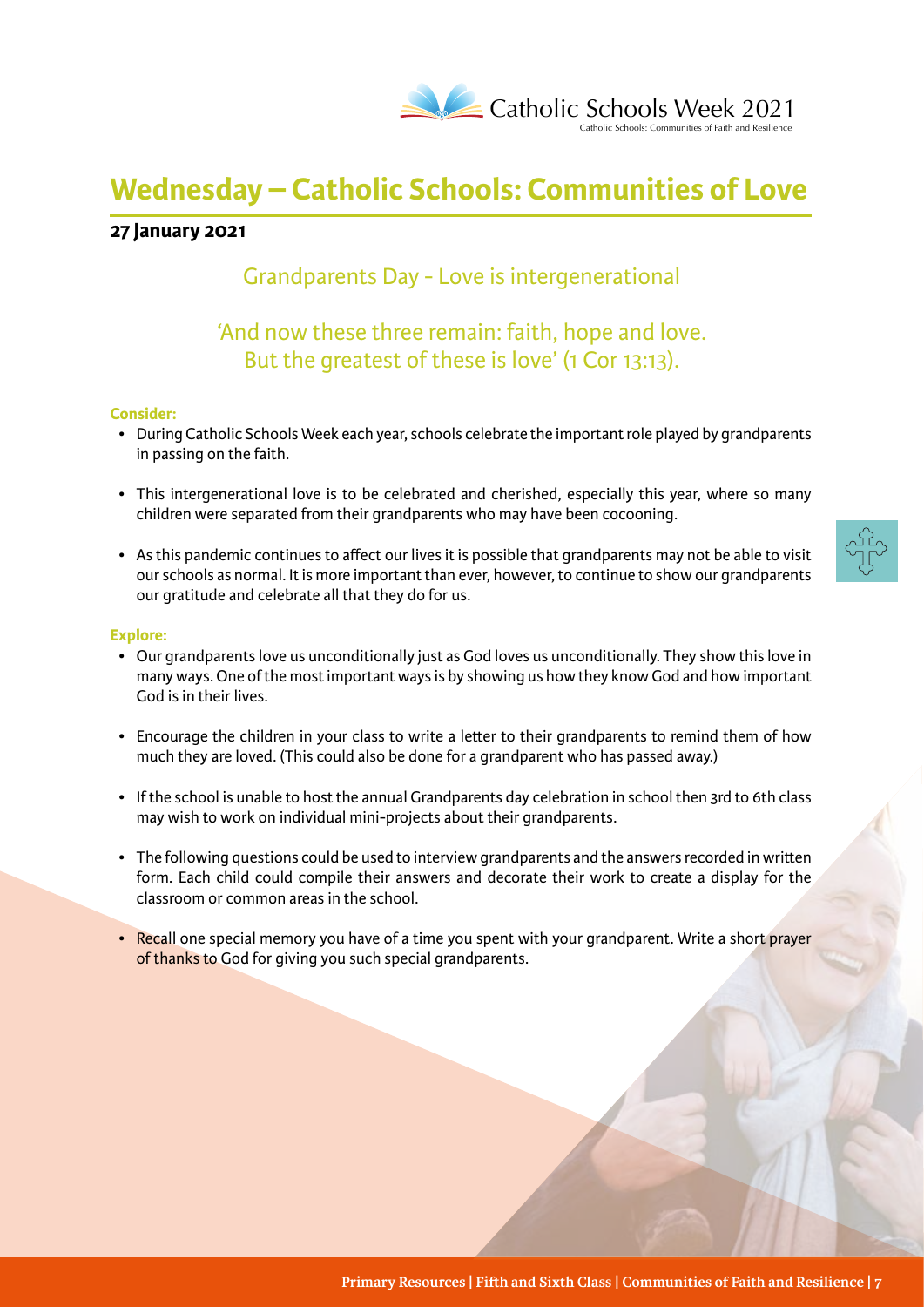

# Questions:

- 1. Did you come from a big family? How many brothers and sisters did you have?
- 2. Where did you go to school? What was your favourite subject?
- 3. What games did you play at school? Who did you play with? Did you like to read books?
- 4. What was your favourite book?
- 5. What was your favourite time of year?
- 6. What kinds of occasions did you celebrate? Where did you celebrate them?
- 7. Did you have a best friend?
- 8. What kinds of things did you do together?
- 9. Did you have a pet?
- 10. What was your favourite food?
- 11. What do you remember about your First Communion or your Confirmation day?
- 12. What were your favourite payers growing up?
- 13. What do you remember about the time when I was born?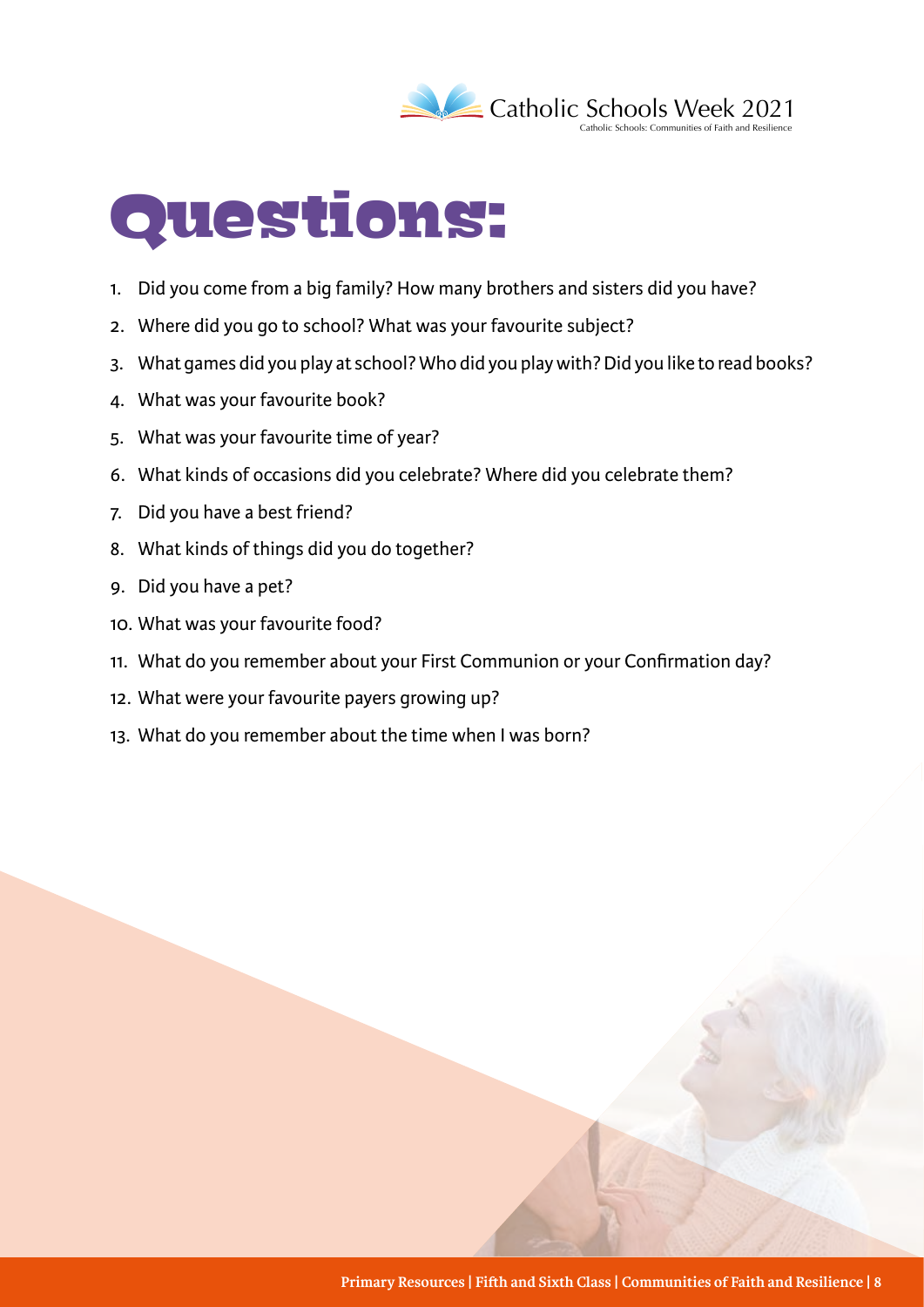

# **Thursday – Catholic Schools: Communities of Resilience**

#### **28 January 2021**

## 'The Lord is close to the broken hearted' (Ps 34:18).

#### **Consider:**

• Sometimes bad things happen in life and we cannot stop them happening. Coping with the loss of someone or something special that you love is one of life's most difficult challenges. We take comfort in knowing that God is always with us to help us through the difficult times in our lives.

#### **Explore:**

- Feeling sad, frightened or lonely is a normal reaction to loss. Crying doesn't mean you are weak. Showing your true feelings can help. You don't always have to put on a brave face. What is meant by the phrase 'putting on a brave face'? When might you have to put on a brave face? For example, when my team lost the football match; when I visit the doctor/dentist; when I had to say my lines in the school play/read at Mass.
- Sometimes we had to put on a brave face during lockdown because we couldn't do some of the things that make us happy such as visiting cousins or friends. During lockdown and since then we have all felt loss. Discuss with the class their understanding of the term lockdown and their experiences during this period of time.
- Explore with the class the different types of loss they experienced as a result of lockdown. For example, we couldn't visit relatives or friends. Some people lost their jobs. We didn't get to go on holidays. We couldn't go to school. We couldn't go to Mass. Some families may have lost a relative or friend to the virus.
- Discuss ways in which we dealt with the losses we experienced. Some may have gone for walks, grown vegetables, done schoolwork at home, talked to family on the computer or watched Mass on television.
- When we are sad, frightened or lonely we can turn to God the Father. While we could not visit the father's house some of us were able to watch Mass on the computer. We can pray anywhere or any time. Discuss with the class their favourite times and places to pray.

#### **Activity:**

#### **PRAYER BOX**

Talking to God when we are sad or lonely or afraid can help us. We can turn to God for comfort and support whenever or wherever we need him. God is always listening. Place a cardboard box with a slit on the top in the Sacred Space in the class room. Label the box 'Our Prayer Box'. Photocopy the activity sheet for today.

Explain to the class that today we are going to write a private prayer to God. Each child spends some time writing and decorating their prayer following today's discussion. Once they have finished their prayer they fold the page and place it in the prayer box. Remind the class that we know God hears us when we pray. Our prayers are important to God the Father. During prayer time each day remind the class to remember the prayer they placed in the class prayer box.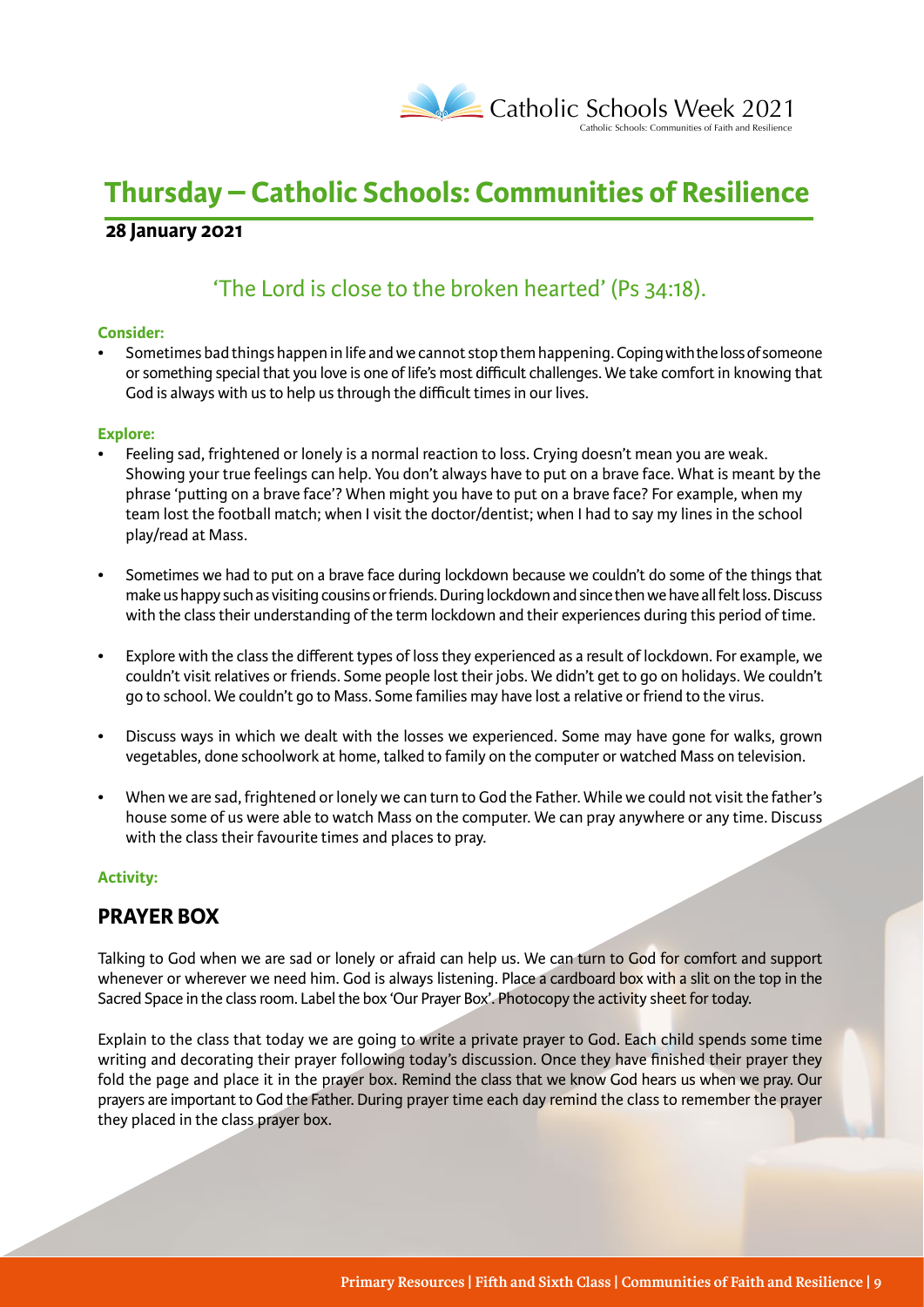

| 3<br>$\equiv$                                                                                                                                                                                                                                                                                                                                                               | My Special Prayer to God |
|-----------------------------------------------------------------------------------------------------------------------------------------------------------------------------------------------------------------------------------------------------------------------------------------------------------------------------------------------------------------------------|--------------------------|
| $=$ 3                                                                                                                                                                                                                                                                                                                                                                       |                          |
| $\equiv$ 31                                                                                                                                                                                                                                                                                                                                                                 |                          |
| $\equiv$ 31                                                                                                                                                                                                                                                                                                                                                                 |                          |
| <u>ا جنب</u>                                                                                                                                                                                                                                                                                                                                                                |                          |
| $\equiv$ 31                                                                                                                                                                                                                                                                                                                                                                 |                          |
| $=$ 3                                                                                                                                                                                                                                                                                                                                                                       |                          |
| $= 3$<br>$\equiv$ 3                                                                                                                                                                                                                                                                                                                                                         |                          |
| $=$ 3                                                                                                                                                                                                                                                                                                                                                                       |                          |
| $=$ 3                                                                                                                                                                                                                                                                                                                                                                       |                          |
| a se                                                                                                                                                                                                                                                                                                                                                                        |                          |
| <u>= 3</u>                                                                                                                                                                                                                                                                                                                                                                  |                          |
| <u>=3</u>                                                                                                                                                                                                                                                                                                                                                                   |                          |
| 3                                                                                                                                                                                                                                                                                                                                                                           |                          |
| $\equiv$                                                                                                                                                                                                                                                                                                                                                                    |                          |
| <u>= = 1</u>                                                                                                                                                                                                                                                                                                                                                                |                          |
| $=$ $\overline{z}$ $\overline{z}$ $\overline{z}$ $\overline{z}$ $\overline{z}$ $\overline{z}$ $\overline{z}$ $\overline{z}$ $\overline{z}$ $\overline{z}$ $\overline{z}$ $\overline{z}$ $\overline{z}$ $\overline{z}$ $\overline{z}$ $\overline{z}$ $\overline{z}$ $\overline{z}$ $\overline{z}$ $\overline{z}$ $\overline{z}$ $\overline{z}$ $\overline{z}$ $\overline{z}$ |                          |
| $= 3$                                                                                                                                                                                                                                                                                                                                                                       |                          |
| <u>start</u><br>$=$ 3                                                                                                                                                                                                                                                                                                                                                       |                          |
| $\equiv$ 3                                                                                                                                                                                                                                                                                                                                                                  |                          |
|                                                                                                                                                                                                                                                                                                                                                                             |                          |